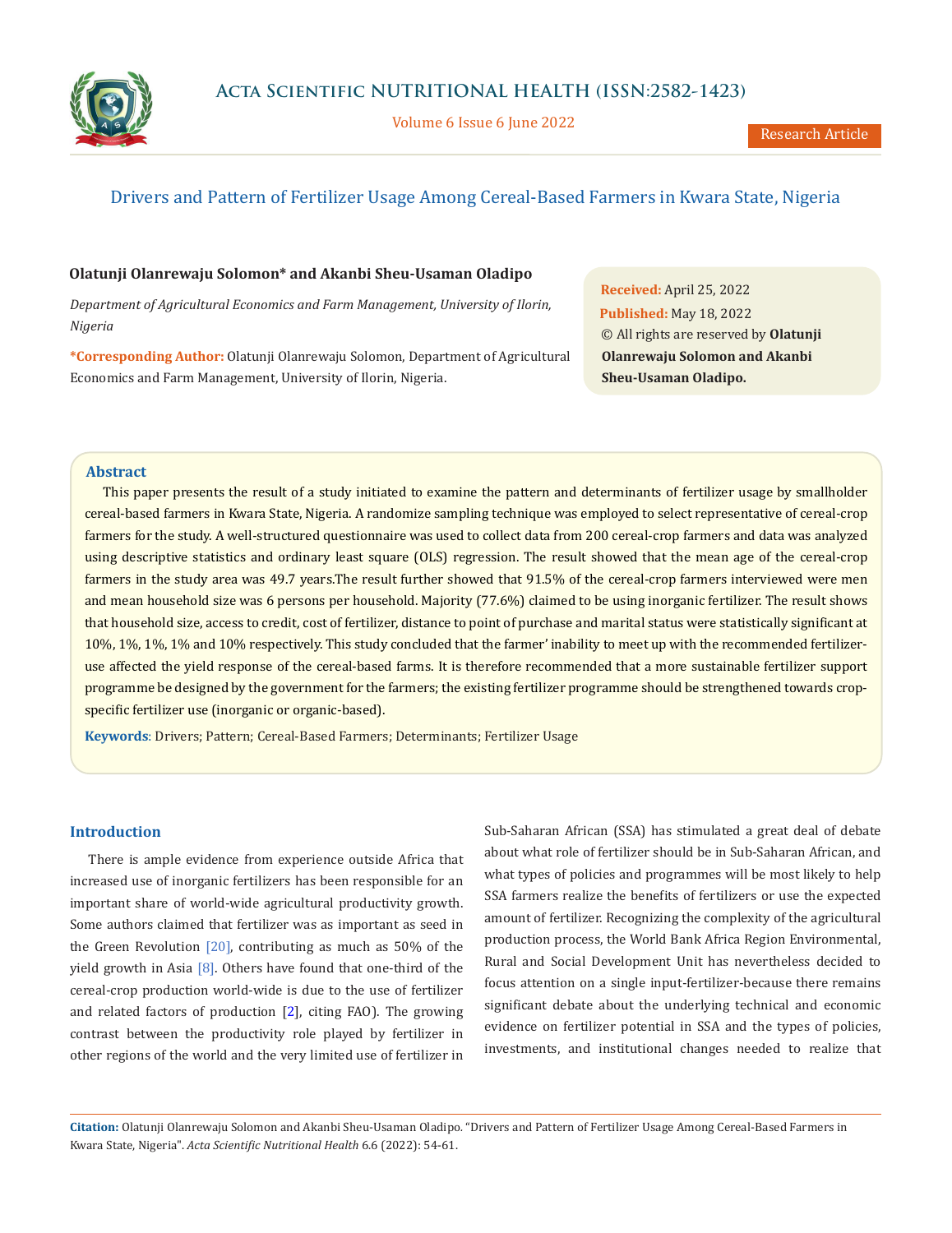potential. The underlying presumption is that SSA needs to increase fertilizer consumption if it is to meet both agricultural productivity growth and environmental (particularly soil and water conservation) objectives [16].

Large areas in Africa are increasingly becoming marginal for agriculture and arable land has become scarce  $[6]$ . This makes the need for intensification of land use through adoption of productivity enhancing technologies such as fertilizer crucial for achieving food security. Despite the growing evidence that fertilizers can substantially increase yields in sub-Saharan Africa (SSA) as well as slow down environmental degradation, farmers in this region still lag far behind other developing countries in fertilizer use [9]. The fertilizer supply is limited and the cost is prohibitive for SSA farmers because fertilizer may cost as much as five times the global market price  $[11]$ . There is this assertion that says; among the problems hampering arable crop yield is availability and affordability of inorganic fertilizers, [5]. However, [19] claimed that inorganic fertilizer may increase yield in the short term but may be both uneconomical and environmentally unsound.A number of studies have analyzed the drivers of fertilizer usage among cereal crop farmers in different countries of the world. Nevertheless, there seems not to be a consensus in the results and this call for more research to examine the drivers in the particular setting (see table 1 in the appendix) as an evident of varying fertilizer usage.

| <b>Country</b>          | <b>Fertilizer consumption (Kg/ha)</b> |       |       |       | Cereal Yield (Kg/ha) |        |        |        |        |        |
|-------------------------|---------------------------------------|-------|-------|-------|----------------------|--------|--------|--------|--------|--------|
| Year                    | 2015                                  | 2014  | 2013  | 2012  | 2011                 | 2015   | 2014   | 2013   | 2012   | 2011   |
| Canada                  | 91.6                                  | 89.4  | 84.2  | 94.2  | 84.1                 | 36,596 | 36,751 | 41,700 | 34,575 | 35,213 |
| Cameroon                | 13.6                                  | 9.6   | 10.1  | 10.3  | 11.0                 | 16,106 | 16,292 | 16,766 | 15,918 | 17,148 |
| China                   | 506.1                                 | 567.3 | 559.0 | 551.0 | 533.4                | 59,820 | 58,932 | 58,941 | 58,271 | 57,094 |
| Cote d'Ivoire           | 50.2                                  | 42.0  | 37.2  | 26.9  | 19.4                 | 21,564 | 21,352 | 21,778 | 20,808 | 18,829 |
| France                  | 168.7                                 | 171.8 | 172.2 | 160.8 | 141.3                | 75,700 | 75,560 | 70,848 | 72,545 | 69,193 |
| Germany                 | 202.2                                 | 217.7 | 203.5 | 198.9 | 191.5                | 74,978 | 80,503 | 73,180 | 69,649 | 64,583 |
| Ghana                   | 23.8                                  | 15.7  | 25.3  | 34.8  | 13.2                 | 18,303 | 17,034 | 16,888 | 17,681 | 15,942 |
| Nigeria                 | 8.3                                   | 13.1  | 16.0  | 8.7   | 6.6                  | 14,435 | 14,498 | 12,347 | 13,997 | 13,346 |
| South Africa            | 58.5                                  | 65.0  | 57.7  | 59.5  | 60.3                 | 35,367 | 48,940 | 40,409 | 42,396 | 40138  |
| Togo                    | 3.1                                   | 2.8   | 11.7  | 5.3   | 10.2                 | 12,372 | 11,581 | 10,901 | 11,124 | 12262  |
| United King-<br>dom     | 246.9                                 | 243.4 | 246.6 | 235.0 | 238.7                | 79,809 | 76,965 | 66,316 | 62,151 | 69,847 |
| United<br><b>States</b> | 137.0                                 | 135.7 | 137.9 | 132.6 | 132.3                | 74,306 | 76,381 | 73,009 | 59,119 | 68,036 |
| India                   | 171.0                                 | 163.5 | 156.5 | 163.1 | 180.7                | 28,567 | 29,604 | 29,699 | 29,635 | 28,607 |

**Table 1:** Fertilizer consumption (Kg/ha) and Cereal Yield (Kg/ha) in selected countries, 2011-2015.

Source: www.knoema.com/agriculture-FAO, 2017.

Low fertilizer use has been identified as a major challenge that must be overcome in order to increase Nigeria's agricultural productivity. This study therefore analyzed the drivers of fertilizer usage among cereal-based farmers in Kwara State, which happens to be located in the cereal belt of Nigeria. The specific objectives of the study were to

- Examine the socio-economic characteristics of smallholder cereal-based farmers in the study area
- Examine the pattern of fertilizer usage among smallholder cereal-based farmers in the study area
- Assess the determinants of fertilizer usage by smallholder cereal-based farmers in the study area

**Citation:** Olatunji Olanrewaju Solomon and Akanbi Sheu-Usaman Oladipo*.* "Drivers and Pattern of Fertilizer Usage Among Cereal-Based Farmers in Kwara State, Nigeria". *Acta Scientific Nutritional Health* 6.6 (2022): 54-61.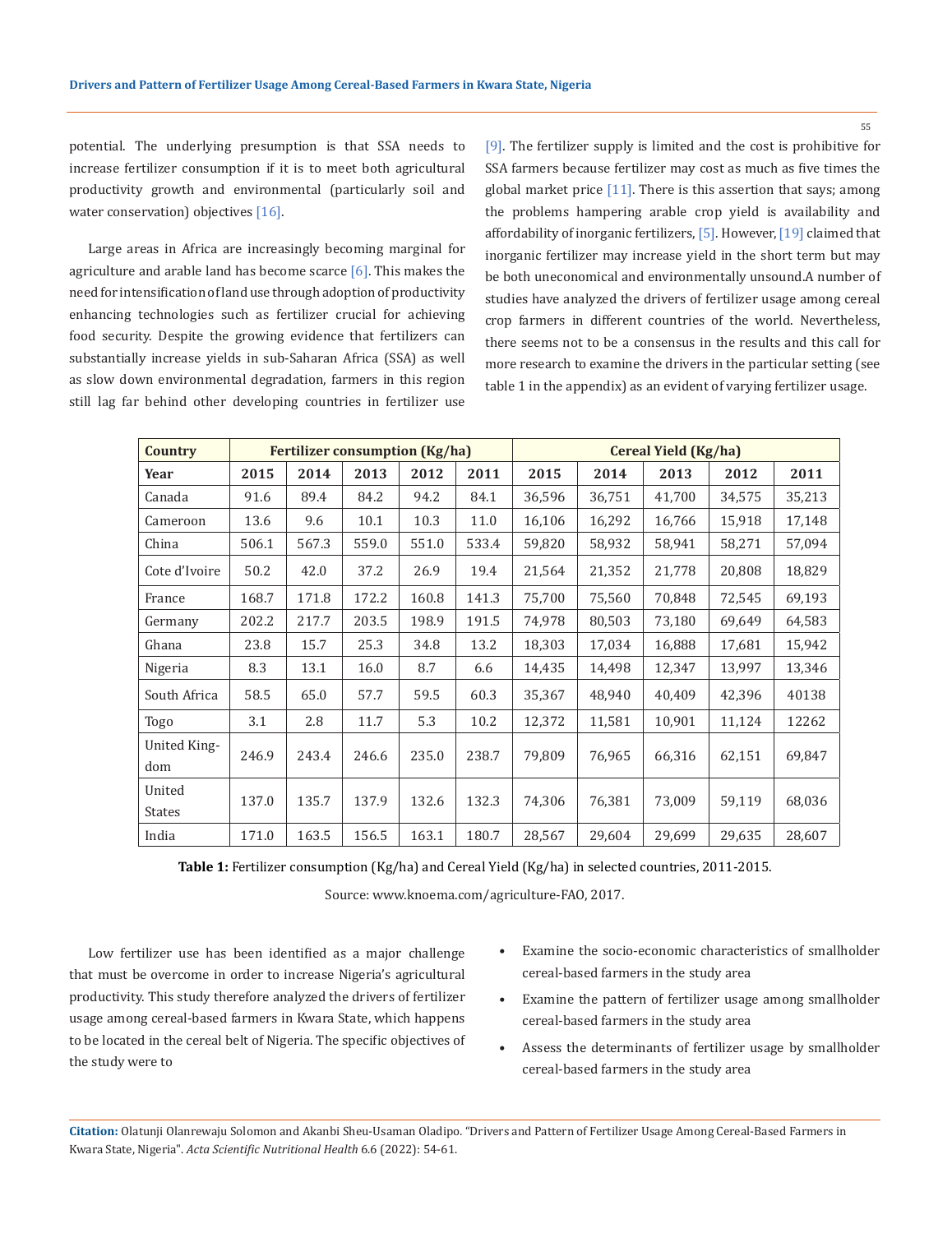### **Research Methodology**

This study was conducted in the Agricultural Development Project Zones (ADP Zones) of Kwara State, Nigeria. The state was divided into four agricultural zones by the Kwara State Agricultural Development Project (KWADP) based on ecological and cultural characteristics, cultural practices and project administrative convenience (8b). The zones are: Zone A (Baruteen and Kaima Local Government Areas), Zone B (Edu and Patigi Local Government Areas), Zone C (Asa, Ilorin East, Ilorin South, Ilorin West and Moro Local Government Areas), Zone D (Ekiti, Ifelodun, Irepodun, Offa, Oyun, Isin and Oke-Ero Local Government Areas). And for this study two LGAs each were picked from Zone C and D in which Asa and Moro LGAs were selected from zone C while Irepodun and Oyun LGAs were selected from zone D.

In determining the sampling frame for this study a total number of 200 cereal-based farmers were randomly selected from eight communities of the selected LGAs in the ADP zones of Kwara state,Nigeria. The name of the selected communities are;(Moro-Malete and Yeregi, Asa- Pampo and Ballah, Irepodun-Oro and Ajasepo and Oyun- Igosun and Erin-ile.The study was based on primary data collected through the use of structured questionnaire from a cross-section of smallholder cereal-based farmers.A questionnaire design was based on the socio-economics factors influencing the fertilizer usage. The questionnaire was divided into five sections namely; socio-demography information, information on the type of crop planted, information on fertilizer usage, household farm assets and non-farm asset and general constraints to fertilizer usage. The questionnaire and interview were administered using KWADP enumerators. All the variables used in this study were in the form of nominal, ordinal or interval data.

#### **Data analysis**

Simple descriptive statistics and Ordinary Least Square (OLS) regression analyses were used to analyse the data obtained from the farmers 'survey.

#### **Inorganic fertilizer use intensity**

The level of the analysis involved the determination of the factors that influence fertilizer use intensity. The model uses the ordinary least square regression model to determine the extent of fertilizer use intensity. Fertilizer use intensity (FUI) as defined by [10] and [17] was described as follows

$$
FUI = \text{Quantity of fertilizer used (Kg)}\\ \text{Area of land (Ha)}
$$

The decision to intensify fertilizer use is modeled as a regression truncated below the average fertilizer use intensity as expressed below:

 $Y = f(X_1, X_2, X_3, X_4, X_5, X_6, X_7, X_8, X_9, X_{10}, X_{11})$ 

 $Y = FUI$ 

 $X_1$  = Age of farmer (years)

 $X_2$  = Gender of farmer (1 = Male, 0 = female)

 $X_{3}$  = Education Status of farmer (years)

 $X^4$  = Household size of farmer (number)

 $X_{\mathbf{5}}$  = Access to farm credit by farmer (  $1$  = accessed and 0 otherwise)

 $X_6$  = Marital Status of Farmer

 $X_{7}$  = Cost of fertilizer per bag (Naira)

 $X_{\text{g}}$  = Farmers (Farm-asset) holding (Naira)

 $X_{9}$  = Extension agent Visiting during a Production Season (number of times)

 $X_{10}$  = Membership of farmers' organization (yes = 1, no = 0)

- $X_{11}$  = Distance to fertilizer purchase point (in kilometer)
- f = Functional Relationship. ………………………………………………. (1)

 $FUI = B_0 + B_1X_1 + B_2X_2 + B_3X_3 + B_4X_4 + B_5X_5 + B_6X_6 + B_7X_7 + B_8X_8 + B_9X_9 + B_{10}X_{10} + B_{11}X_{11} + U_t, \dots, (2)$ 

Where  $B_0$  = explaining fertilizer use intensity when the explanatory variables are equal to zero.

 $B_1$ - $B_{11}$  is coefficients attached to the explanatory variables explaining their effects on the dependent variable. Where,  $\mathtt{B}_0$  is the constant term while  $B_1$ ,  $B_2$ ,  $B_3$ , ... ....,  $B_{11}$  are the parameters of the respective explanatory variables in the model, and  $U_t$  is the error term.

## **Results and Discussion**

#### **Socio-economic characteristics of the cereal-crop farmers**

The socioeconomic characteristics of the cereal-based farmers that were descriptively analyzed include age, gender, household

**Citation:** Olatunji Olanrewaju Solomon and Akanbi Sheu-Usaman Oladipo*.* "Drivers and Pattern of Fertilizer Usage Among Cereal-Based Farmers in Kwara State, Nigeria". *Acta Scientific Nutritional Health* 6.6 (2022): 54-61.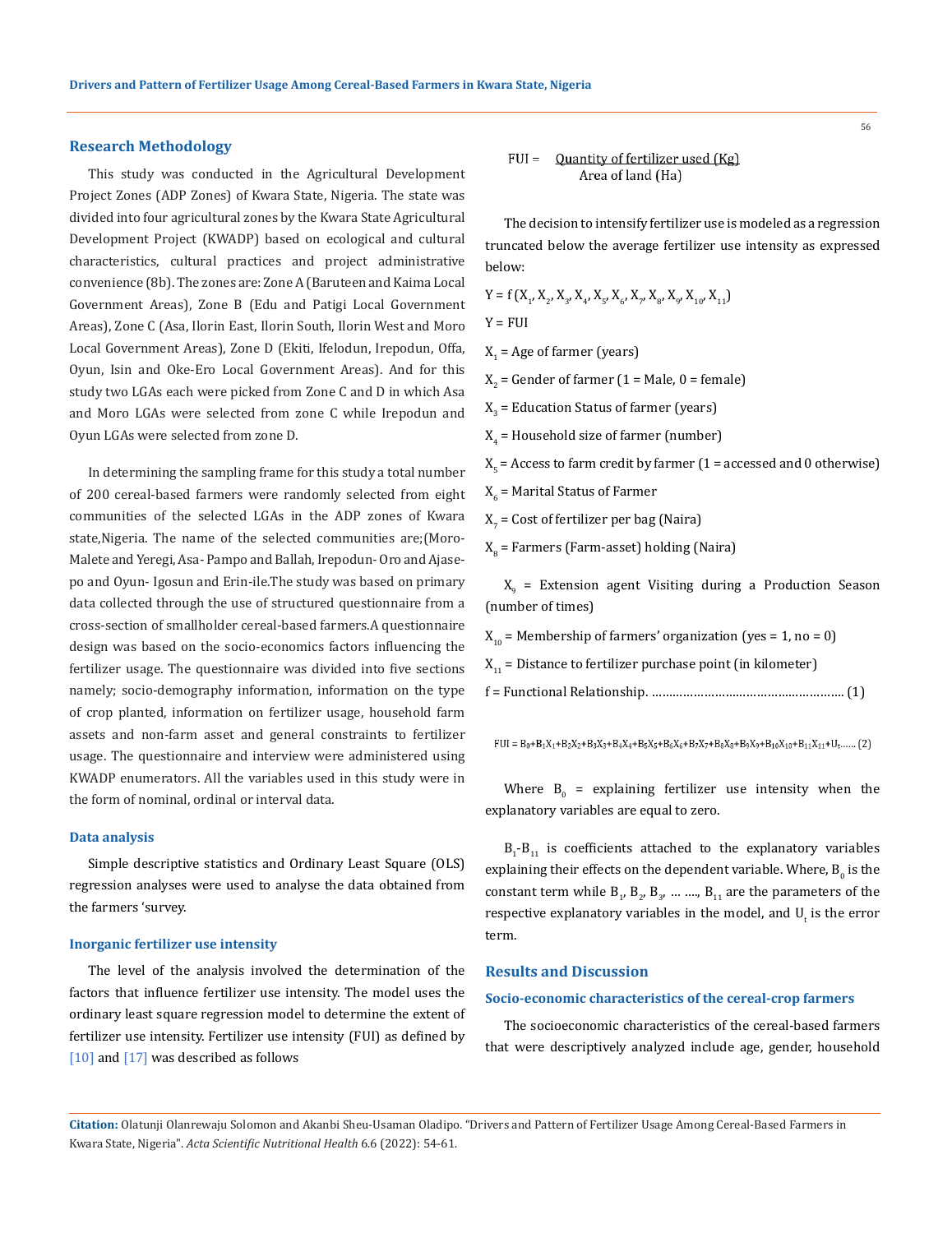size, marital status, years of schooling, extension awareness, access to credit, primary occupation, and farmers' association. Table 2 presents the socioeconomic characteristics of the cereal-based farmers in the study area. The result of the analysis shows that most (94.5%) of the cereal-crop farmers interviewed, their age ranges between 36 -65years. The mean age of the cereal-crop farmers in the study area was 49.7 years. This means that, the smallholder cereal-crop farmers interviewed were relatively old. This was a confirmation of the fact that agriculture is seen as an occupation for the old ones while the youth are looking for white-collar jobs that lead to migration from rural to urban areas. This corroborates the work of [1,4,7,18] which say, age is expected to influence fertilizer use intensity positively. Table 2 shows that 91.5% of the cerealcrop farmers interviewed were men while just 8.5% of them were women. This suggests that men are more involved in cereal-crop production farming than women. Since farming is a tedious activity, the result is in line with the findings of  $[14]$  who indicated that women are more involved in the less laborious activities. In Table 2, the result shows that most 63% of the cereal-based farmers have up to 4-6 people per household. The mean household size of the respondents stood at 6 persons per household in this study which likely to contribute to cereal production.

Table 2 shows that 35% of the cereal-crop farmers interviewed had years of farming experience which ranges between 11-20years. The mean years of farming experience is 23.4years. This suggests that the farmers have the necessary experience in cereal-crop production which likely to have positive contribution to method and innovation adoption by cereal crop farmers in the study area. As shown in Table 2, 64.5% of cereal-crop farmers interviewed had formal education ranges from primary school to tertiary institution. This means that majority of the farmers will find it easy to adopt new innovation of farming generally and having adequate knowledge on fertilizer usage. In the Table 2, most (97%) of cerealcrop farmers interviewed were married and the result simply mean that majority of the respondents were expected to be responsible people because marriage in one way of the other attach to being responsible. This finding corroborates  $[13]$  which says marriage also increases a farmer's concern for household welfare and food security which is therefore likely to have a positive effect on their decision to adopt and increase fertilizer use intensity. In Table 2, large numbers (93.5%) of cereal-crop farmers in the study areas claimed to have contact with Agricultural Extension Agents. In this

Table 2 shows that majority (76%) of cereal-based farmers did not have access to credit In this result, not having access to credit could have negative impact on the production of cereal crops because the role of credit in agricultural development in any country cannot be ignored, having access to credit could influence or capable of increasing fertilizer usage level and lead to high yield and better productivity of cereal crops. Table 2 shows that most of the respondents (80.5%) reported farming as their primary occupation, this suggests that most rural dwellers engage in farming activity than any other occupation. In table 2, less than average (48.5%) of respondents claimed to belong to association while 51.5% claimed not to belong to any association. The implication of this result is that less than an average of cereal-crop farmers interviewed are less structured in terms of interaction with their counterparts within and outside the communities.

| <b>Variables</b>               | <b>Categories</b> | <b>Frequencies Percentage</b> |      |
|--------------------------------|-------------------|-------------------------------|------|
| Age                            | 25-35             | 7                             | 3.5  |
|                                | 36-45             | 59                            | 29.5 |
|                                | 46-55             | 84                            | 42.0 |
|                                | 56-65             | 46                            | 23.0 |
|                                | >65               | $\overline{4}$                | 2.0  |
| Mean Age                       | 49.7              |                               |      |
| Gender                         | Male              | 183                           | 91.5 |
|                                | Female            | 17                            | 8.5  |
| Household Size                 | $1 - 3$           | 17                            | 8.5  |
|                                | $4 - 6$           | 126                           | 63.0 |
|                                | $7-9$             | 51                            | 25.5 |
|                                | $10 - 12$         | 6                             | 3.0  |
| Mean Household Size            | 6.0               |                               |      |
| Years of Farming Exp.          | $1 - 10$          | 17                            | 8.5  |
|                                | 11-20             | 70                            | 35.0 |
|                                | 21-30             | 67                            | 33.5 |
|                                | 31-40             | 38                            | 19.0 |
|                                | > 40              | 8                             | 4.0  |
| Mean of Yrs of Farming<br>Exp. | 23.4              |                               |      |

**Citation:** Olatunji Olanrewaju Solomon and Akanbi Sheu-Usaman Oladipo*.* "Drivers and Pattern of Fertilizer Usage Among Cereal-Based Farmers in Kwara State, Nigeria". *Acta Scientific Nutritional Health* 6.6 (2022): 54-61.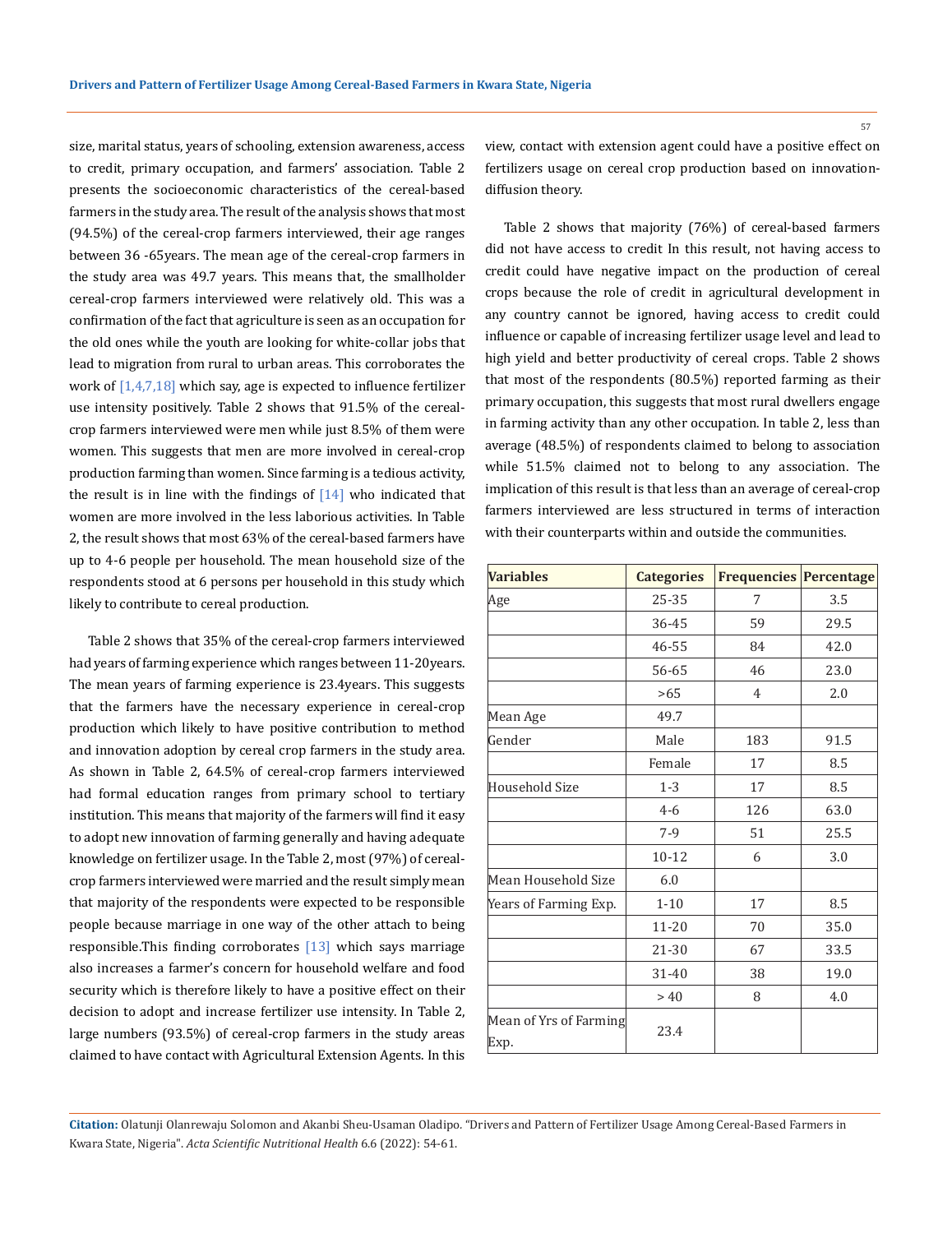| Education                  | Non-Formal     | 71             | 35.5 |  |
|----------------------------|----------------|----------------|------|--|
|                            | Adult          | $\theta$       | 0.0  |  |
|                            | -Education     |                |      |  |
|                            | Primary        | 47             | 23.5 |  |
|                            | Secondary      | 54             | 27.0 |  |
|                            | Tertiary       | 28             | 14.0 |  |
| Marital Status             | Single         | 2              | 1.0  |  |
|                            | Married        | 194            | 97.0 |  |
|                            | Widow          | $\overline{4}$ | 2.0  |  |
|                            | Divorced       | $\theta$       | 0.0  |  |
| <b>Extension Awareness</b> | Yes            | 187            | 93.5 |  |
|                            | N <sub>o</sub> | 13             | 6.5  |  |
| Access to Credit           | Yes            | 48.0           | 24.0 |  |
|                            | N <sub>0</sub> | 152.0          | 76.0 |  |
| Primary Occupation         | Farming        | 161.0          | 80.5 |  |
|                            | Artisan/       | 28.0           | 14.0 |  |
|                            | Technician     |                |      |  |
|                            | Civil Servant  | 8.0            | 4.0  |  |
|                            | <b>Others</b>  | 3.0            | 1.5  |  |
| Farmers' Association       | Yes            | 97.0           | 48.5 |  |
|                            | N <sub>0</sub> | 103.0          | 51.5 |  |

**Table 2:** Socioeconomic Characteristics of Cereal-Based Farmers. **Source:** Field Survey, 2018.

#### **Pattern of fertilizer usage**

Table 3 shows that less than an average 42.3% of the cerealbased farmers interviewed claimed that, land they are using for farming were inherited from their ancestors. From the table 3, large (77.6%) proportion of the cereal-crop farmers in the study area claimed to be using inorganic (chemical) fertilizer and 10.4% of them claimed to be using organic fertilizer only. This finding supports  $[3]$  which says over the past 25 years, chemical fertilizers have been the primary means of enhancing soil fertility in small farm agriculture. Finding shows that large number (74.6%) of the respondents combined both NPK and Urea fertilizers together for use on their farms. Many of the cereal-crop farmers claimed that the major fertilizer types used were Urea and Nitrogen-Phosphorus-Potassium (NPK). Urea was mainly used for rice production while NPK was used for maize, sorghum and millet production as they claimed. In table 3, the result shows that most common (71.6%) form of inorganic fertilizer used was in granulated form and most common (73.1%) pattern of applying inorganic fertilizer among the cereal-based farmers interviewed was by placing the fertilizer near the root of plants. Table 3 shows that (34.3%) of cereal-crop farmers purchased their inorganic fertilizers at wholesaler shop, and the result shows that large number (91%) of the respondents were claimed to be buying their fertilizers in bags.

| <b>Variables</b>       | <b>Categories</b>           | Frequencies Percentage |      |  |
|------------------------|-----------------------------|------------------------|------|--|
| Mode of                |                             |                        |      |  |
| Land                   | Purchase                    | 16.0                   | 8.0  |  |
| Ownership              |                             |                        |      |  |
|                        | Hired/Lease                 | 65.0                   | 32.3 |  |
|                        | Inherited                   | 85.0                   | 42.3 |  |
|                        | Gift                        | 16.0                   | 8.0  |  |
|                        | others                      | 18.0                   | 9.4  |  |
| Inorganic              |                             |                        |      |  |
| or Organic             | Non-use of Fertilizer       | 9.0                    | 4.5  |  |
| Usage                  |                             |                        |      |  |
|                        | Inorganic                   | 156.0                  | 77.6 |  |
|                        | Organic                     | 21.0                   | 10.4 |  |
|                        | Both Inorganic and-         |                        |      |  |
|                        | Organic                     | 14.0                   | 7.5  |  |
| Types of               |                             |                        | 15.0 |  |
| Inorganic              | Non-use chemical<br>Fertil. | 30.0                   |      |  |
| Used                   |                             |                        |      |  |
|                        | <b>NPK</b>                  | 16.0                   | 7.9  |  |
|                        | Urea                        | 4.0                    | 2.5  |  |
|                        | NPK andUrea                 |                        |      |  |
|                        | Together                    | 150.0                  | 74.6 |  |
|                        | Potash                      | 0.0                    | 0.0  |  |
| Forms of               | Non-use of chemical         |                        | 15.0 |  |
| Inorganic              | Fert.                       | 30.0                   |      |  |
|                        | Liquid Form                 | 8.0                    | 4.0  |  |
|                        | Powder Form                 | 0.0                    | 0.0  |  |
|                        | <b>Tablet Form</b>          | 2.0                    | 1.4  |  |
|                        | <b>Granulated Form</b>      | 144.0                  | 71.6 |  |
|                        | Other Forms                 | 16.0                   | 8.0  |  |
| Application<br>Pattern | Non-use of Fertilizer       | 9.0                    | 4.5  |  |

**Citation:** Olatunji Olanrewaju Solomon and Akanbi Sheu-Usaman Oladipo*.* "Drivers and Pattern of Fertilizer Usage Among Cereal-Based Farmers in Kwara State, Nigeria". *Acta Scientific Nutritional Health* 6.6 (2022): 54-61.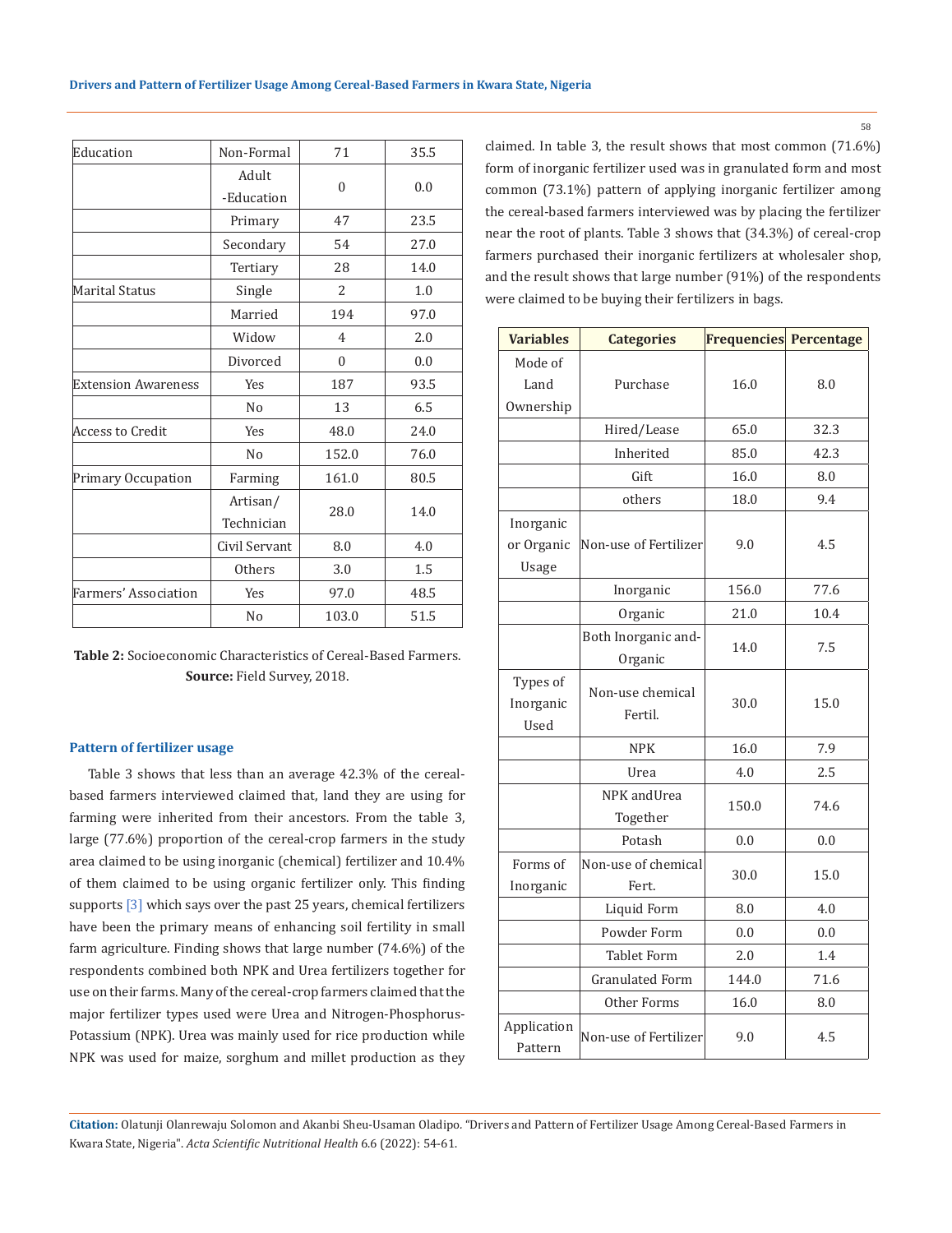| <b>Broadcasting</b>     | 25.0                                           | 12.4                     |  |
|-------------------------|------------------------------------------------|--------------------------|--|
| Foliar                  | 9.0                                            | 4.5                      |  |
| Place Near the Root     | 147.0                                          | 73.1                     |  |
| Others                  | 10.0                                           | 5.5                      |  |
|                         |                                                | 4.5                      |  |
|                         |                                                |                          |  |
| Open Market             | 63.0                                           | 31.3                     |  |
| Retailer Shop           | 39.0                                           | 19.4                     |  |
| <b>Wholesaler Shop</b>  | 69.0                                           | 34.3                     |  |
| ADP Office              | 9.0                                            | 4.5                      |  |
| Ministry/               |                                                | 0.0                      |  |
| Government              |                                                |                          |  |
| <b>Extension Agents</b> | 1.0                                            | 0.5                      |  |
| Others                  | 10.0                                           | 5.0                      |  |
|                         |                                                | 4.5                      |  |
|                         |                                                |                          |  |
| In Unit                 | 4.0                                            | 2.0                      |  |
| In Bag                  | 183.0                                          | 91.0                     |  |
| Both in Unit and        |                                                | 2.0                      |  |
| Bags                    |                                                |                          |  |
|                         | Non-use of Fertilizer<br>Non-use of Fertilizer | 9.0<br>0.0<br>9.0<br>4.0 |  |

**Table 3:** Pattern of Fertilizer Usage in the Study Area.

**Source:** Field Survey, 2018.

### **Determinants of fertilizer usage**

The factors influencing fertilizer usage among the cereal-crop farmers in the study area are shown in Table 4. Household Size, access to credit, cost of fertilizer, distance to point of purchase and marital status of the cereal-crop farmers were statistically significant.This implies that cereal-farmers with high household size will definitely influenced fertilizer use intensity negatively, that is to say cereal-crop farmers with high household size will devote more resources in caring for the household which will cause reduction in fertilizer purchase and when this happened it will lead to low fertilizer usage. This finding supports that of [15] that says majority of the farmers in the rural area have large household size. Also in tandem with  $[21]$ , which says, it is expected that a farmer with large household size would have more responsibility to undertake in agricultural activities (include labour) which may have consequence on the use of modern adaptation strategiesinclude input use (fertilizer use intensity). In the same way, access to credit by cereal-based farmers was found to have negative impact with fertilizer use intensity in the study area. The significance level of access to credit is at 1% level among the respondents but the t-value is negative (-2.88) which means that cereal-based farmers that could not access credit have low fertilizer use intensity. In nutshell, increasing access to more credit by cereal-crop farmers is likely to increase the fertilizer use intensity. The coefficient of cost of fertilizer is significant at 1% level with positive t-value of 8.01. This implies that cereal-based farmers use more fertilizer when the price of inorganic fertilizer is low than when its price is high. The high cost of fertilizers in the market is likely due to middlemen in the supply chain, vis a vis the location of the respondents and the high cost of transportation due to bad roads and lack of feeder roads in the rural areas. The finding supports the saying of [12] which states that governments in Nigeria procured fertilizer independently and distributed the fertilizer through sales agents and the extension agents.

The distance to the point of purchase is significant at 1% level with the negative t-value of (-3.64). This simply means that the farther the point of purchase to cereal-crop farmers the lower the fertilizer use intensity. The finding shows that the longer the distance, the less the probability of fertilizer use intensity by cerealcrop farmers in the study area. The result shows that one kilometre increase in the distance to the nearest fertilizer market reduces fertilizer use intensity by 3.07685. [18] confirmed that distance to fertilizer market significantly influenced the use of fertilizer by smallholder farmers. Moreover, the finding also shows (in table 4) that marital status has a negative correlation coefficient with fertilizer use intensity at 10% level of significance with negative t-value of -1.91. This result implies that cereal-based farmers who married used less fertilizer than those that are single; this may be as result of the influence of their spouses. This may due to the fact that married farmers will have more financial obligation than the unmarried farmers, the fund that would have used to purchase fertilizer may be diverted for another pressing issues in the family which may hinder farmers from buying fertilizer needed and this will definitely affect the fertilizer use intensity.

# **Conclusion and Policy Implications**

This study concluded that the farmers' inability to meet up with the recommended fertilizer-use was due to the factors which include; not having access to credit facility by most cereal-crop

**Citation:** Olatunji Olanrewaju Solomon and Akanbi Sheu-Usaman Oladipo*.* "Drivers and Pattern of Fertilizer Usage Among Cereal-Based Farmers in Kwara State, Nigeria". *Acta Scientific Nutritional Health* 6.6 (2022): 54-61.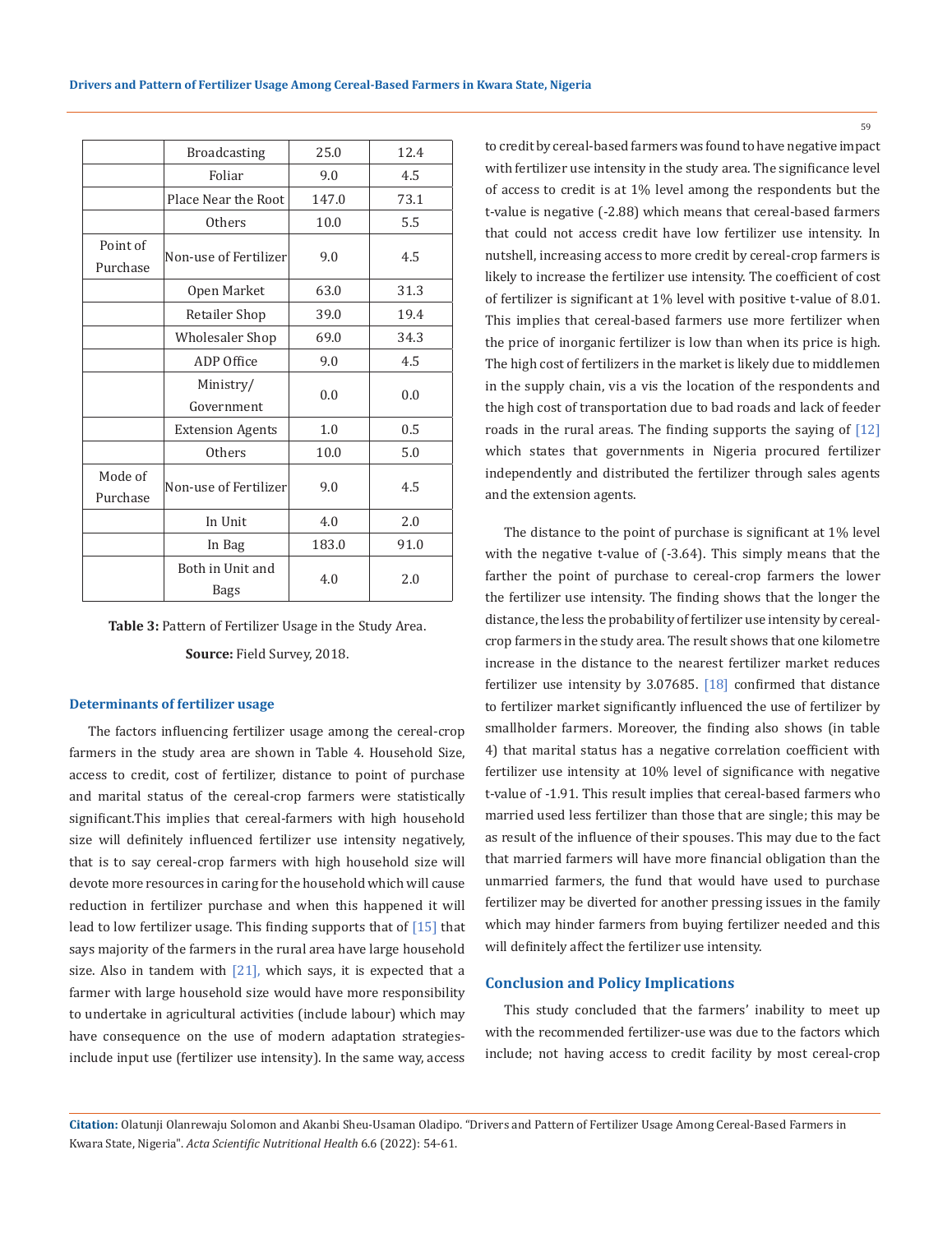| <b>Variables Coefficient Standard Error t-value</b>        |
|------------------------------------------------------------|
| Constant 415.3464*** 147.9033 2.81                         |
| Age -0.3930962 1.423021 -0.28                              |
| Gender -49.3715 37.98413 -1.30                             |
| Household Size -11.47296* 6.754596 -1.70                   |
| Access to Credit -77.66357*** 26.98311 -2.88               |
| Cost of Fertilizer 0.0292771*** 0.0036559 8.01             |
| Farm Asset 0.0001375 0.0001384 0.99                        |
| Extension Agent Visit 0.1049505 3.625594 0.03              |
| Membership of Farmers' Ass. 37.9718 24.00975 1.58          |
| Distance to Point of Purchase -3.076846*** 0.8457156 -3.64 |
| Marital Status -123.6354* 64.79994 -1.91                   |
| Education Status 6.349952 7.42706 0.85                     |

**Table 4:** Determinants of Fertilizer Usage Using Ordinary Least Square (OLS) Regression0 \* Significant level at 10% \*\*\*significant level at 1% Prob >  $F = 0.0000$ 

R-squared = 0.3576 Adj R-squared = 0.319

**Source:** Field Survey, 20180

farmers interviewed, cost of fertilizer which was considered to be too expensive for them to afford thus, hindered them from using the required quantity. Another factor that the respondents claimed to be a challenge to them was the distance to point of purchase which said to be rather too far from their various locations and in this respect, the cost of transportation also contributed to exorbitant price of inorganic fertilizer. Other factors that had to do with the socioeconomic lives of the cereal-based farmers in the study area include the marital status and household size of the respondents. From the analysis, marital status and household size were found to be negatively affecting the use of fertilizer in the study area and this could be as a result of having more wives and thus, a consequent higher household size; this may lead to more financial commitment and responsibility for the cereal-crop farmers.

In order to achieve optimum fertilizer use intensity among the cereal-based farmers, the study offered the following recommendations based on the research findings

• It is recommended that meaningful and sustainable fertilizer support programme from government should be designed and the existing ones like E-wallet and Anchor Borrowers Scheme should be restructured in such a way that will cut across all farmers including small scale farmers in the rural areas and this will bring about equitable access to fertilizer by all farmers.

- It is important that some level of subsidy regime on fertilizer should be reintroduced and sustained in order to make the price of fertilizer more affordable to all farmers especially small scale farmers in the rural areas irrespective of their location.
- Research on the development of alternative to fertilizer (i.e. organic fertilizer) in the rural areas should be stepped-up on, in order to reduce the dependency on the use of inorganic fertilizer. Extenszon agents will be useful in helping the dissemination of knowledge in this regard.
- Finally, cereal-based farm households in the state should be sensitized on the current method of family planning as this would help to reduce non -farm cost and help increase fertilizer procurement that will lead to optimum fertilizer use intensity.

# **Contribution/Originality**

This study attempts to assess the drivers of the current fertilizer usage among cereal-based farmers and to determine the likely factors responsible for low fertilizer usage as compared to the stated recommendation by Food and Agricultural Organization (FAO); factors responsible for the low fertilizer usage were determined using the fertilizer use intensity (FUI) as dependent variable and this was defined as a ratio of quantity of fertilizer used in Kilogram to area of land in hectares. No doubt, in Nigeria low fertilizer usage had been talked about by previous authors but hence, this study was able to sought out those factors contributing to low fertilizer usage in Nigeria.

# **Bibliography**

1. Adesina AA and Baidu-Forson J. "Farmers' Perceptions and Adoption of New Agricultural Technology Evidence from Analysis in Burkina Faso and Guinea, West Africa". *Agricultural Economics* 13 (1995): 1-9.

**Citation:** Olatunji Olanrewaju Solomon and Akanbi Sheu-Usaman Oladipo*.* "Drivers and Pattern of Fertilizer Usage Among Cereal-Based Farmers in Kwara State, Nigeria". *Acta Scientific Nutritional Health* 6.6 (2022): 54-61.